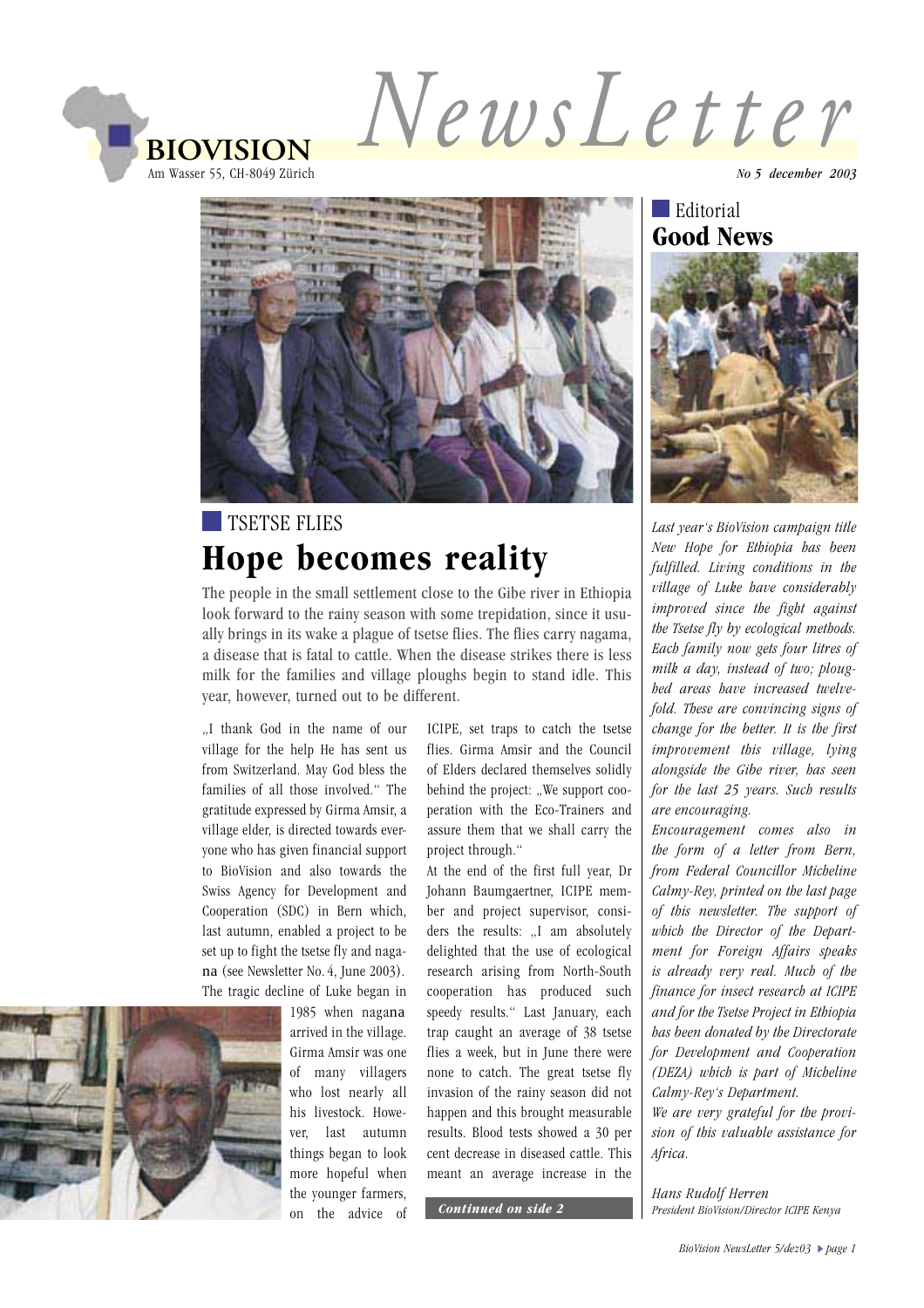#### **Continued from side 1**

number of cattle per household, up from 2.3 to  $6.3$ . The milk supply increased from approximately 1.17 liters to 4.2 per household. Even the draught oxen had more energy, and the amount of cultivated land went up from  $0.25$  hectares to  $3$ hectares per household.

Dr Baumgaertner noted with satisfaction that nutritional standards of the Luke villagers had also risen. "Combating the tsetse flies has shown us clearly that we have found a useful basis for progressively improving the living conditions of the local people in a holistic way. We are confident that we can further improve the people's desperate situation with our plans for fighting malaria and developing sustainable agricultural production methods." Baumgaertner particularly stressed the importance of close cooperation between Ethiopian and Swiss teams and the cooperation of the villagers. "This has given us a foretaste of how we can improve people's health and reduce poverty in a comprehensive way."



The beginning of a success story: In 1999 Erik Thurnberr presented computers from the Swiss Television station DRS to BioVision president Dr Hans Rudolf Herren.



### **BEE-KEEPING** Help for an orphanage

Charles M. Mully has a large family. About seven hundred Kenyan children call him ,Father'. They are not his own children, but orphans to whom Charles Mully has been giving shelter for many years. Mully explains: "My wife, the helpers and I want to give these children some of the warmth security of a family." As part of the education of the orphans and street children of the Mully Children's Family Program, the older children now also learn bee-keeping and honey production so that they can earn something towards their living. Mully says: "This preparation for life outside, when they leave our family, is very important." The honey programme is doing well in the Machakos district of Kenya. The honey, produced in cooperation with BioVision ecological advisers, not only fetches a good price at the market; the orphans like it too!

BioVision-Projekt Nr.5206

# **TRANSFERRING KNOWLEDGE Sharing environmental** understanding at African universities.

When we consider the range of species in the world it is easy to forget that insects make up the lion's share and comprise the largest number of species. "In view of this fact, our knowledge and research in this area of biology is still extraordinarily small", says Dr Onesmo K. ole-MoiYoi, Director of Research and Education at ICIPE. The ICIPE Institute has been working consistently for many years to bring useful knowledge from other worlds to African universities. For example, African students at ICIPE have already completed over 160 doctoral dissertations. 90 per cent of these young academics are working in Africa today. The networking and dissemination of research results will remain an important task for the Institute in the coming years. Dr ole-MoiYoi adds: "We are in contact with 30 universities across the whole continent. As part of BioVision's Environmental Advisors In Africa programme we will continue to promote the education of young African researchers."

BioVision-Projekt Nr. 5202

# COMPUTERS FOR AFRICA **Swiss television station DSR** supports eco-trainers

Four years ago, the editorial office of the programme Menschen, Technik, Wissenschaft (People, Technology, Science) at the Swiss television station DRS received a new generation of computers. Erik Thurnherr, who was the presenter at the time, immediately put together a shipment of the discarded computers for BioVision's Environmental Advisors Department in Africa. BioVision's president, Dr Hans Herren, gratefully accepted the consignment when it arrived at Kloten Airport (Zurich). SwissAir then transported them free of charge to Kenya, where they have been doing invaluable work ever since (see page 3).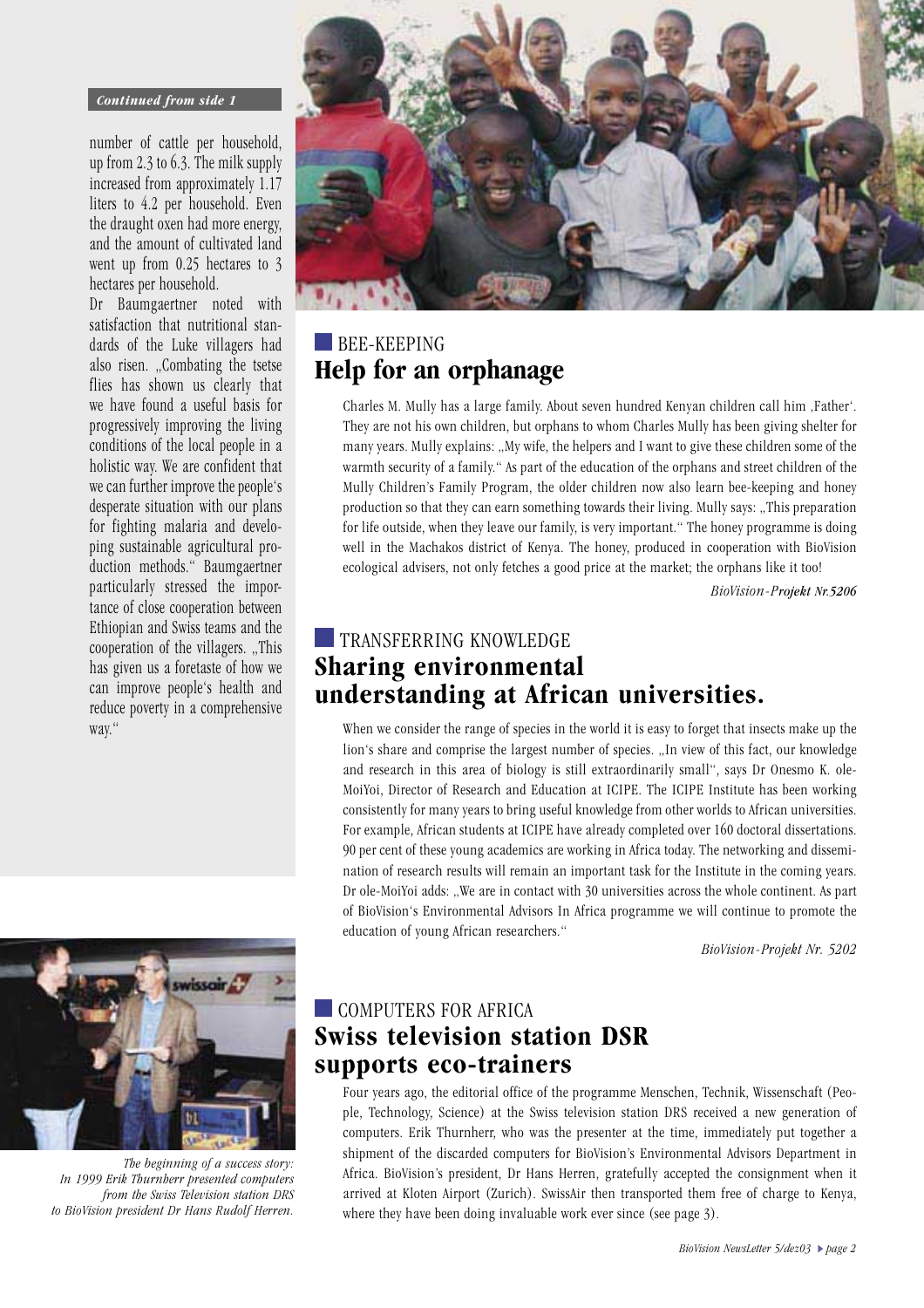#### $\blacksquare$  A DAY IN THE LIFE OF Teame Hagos, eco-trainer in Ethiopia



My day begins at 4 am with prayers. As a Coptic Christian I believe in the Bible and that its prophecies will be fulfilled. Later, as the town wakes up, I fight my way through the morning rush hour to ICIPE headquarters at the outskirts of Addis Ababa. I have worked doing anything that's needed ever since my retirement. I am the office manager and general organizer, I deal with customs formalities and I'm also the driver and an eco-trainer.

In 1965, when I was 22, I came to Addis Ababa University from my village in Tigray and became a teacher. I really enjoyed teaching. But I wanted to do more. I studied to become a veterinary surgeon and quickly found work. Later I became head of the Agricultural Office in my local area and in Ambo. Then came the high point of my life. I went to Havana to train to be a meat inspector. Havana was enchanting! I love that city and those people. The Cubans were always happy and ready for anything, even though they hardly had any money. How we partied, all of us! ... I danced the salsa for whole nights!

Back in Ethiopia I was made meat inspector and manager of the Quarantine Station at the Airport. Once I had enough security to raise a family, I could at last marry. We have three children, a son and two daughters. They are all still at school.

When I was working at the airport I met people from ICIPE. When I retired I was able to get a job there. That was very lucky, as I could not have fed and educated my children on my pension.

The fact that I have worked as a veterinary surgeon is useful at ICIPE. I know how to work with animals, give injections, and take and analyse blood samples. And as an ex-manager of the Agricultural Office I understand some of the difficulties they face and I know the people there. I feel I have landed in the right place at ICIPE where I can do useful and valuable work. I am happy if I can help these poor villagers. The farmers have to struggle so hard to survive in this tsetse fly infested area and I feel so sorry for them. Twenty years ago many of them were moved from the dry part of the country to the fertile lowlands. They left everything, family, house, friends and land, hoping to find a better life. No one had told them that they would find tsetse flies and malaria in their new home. Now they are ill and have lost nearly everything. They try so desperately to save some of what they have, but once the oxen die that is it. This is why my work at ICIPE is so important to me. As an eco-trainer I can really make a difference.

*Transcribed by Peter Lüthi* 



*Aloice Ndiege at work as an eco-trainer in Kenya.* 

## **FURTHER EDUCATION VIA THE INTERNET** From Lake Victoria to Pennsylvania University

In the summer of 2002, Aloice Ndiege, eco-trainer with ICIPE at Mbita Point on Lake Victoria, wrote to BioVision: "Farmers often ask me questions about animal health that I cannot answer, because I don't know enough. I would therefore like to have more training. The University of Pennsylvania (USA) has a distance-learning course on the Internet for veterinary medicine which I would very much like to take."

The computers at ICIPE in Mbita were connected to the Internet (see page 2), but the course fees were almost  $$1,000$ , an impossible sum even for the highly motivated eco-trainer. BioVision filled the gap and funded part of the course.

Not long ago we received the following message from Aloice Ndiege in Mbita: "The money for my course has not been wasted  $-$  quite the opposite! I finished the course with an average of 82 marks out of a 100. And I am the first member of the ICIPE staff to have completed a distant learning course via the Internet!"

BioVision-Projekt Nr. 5202